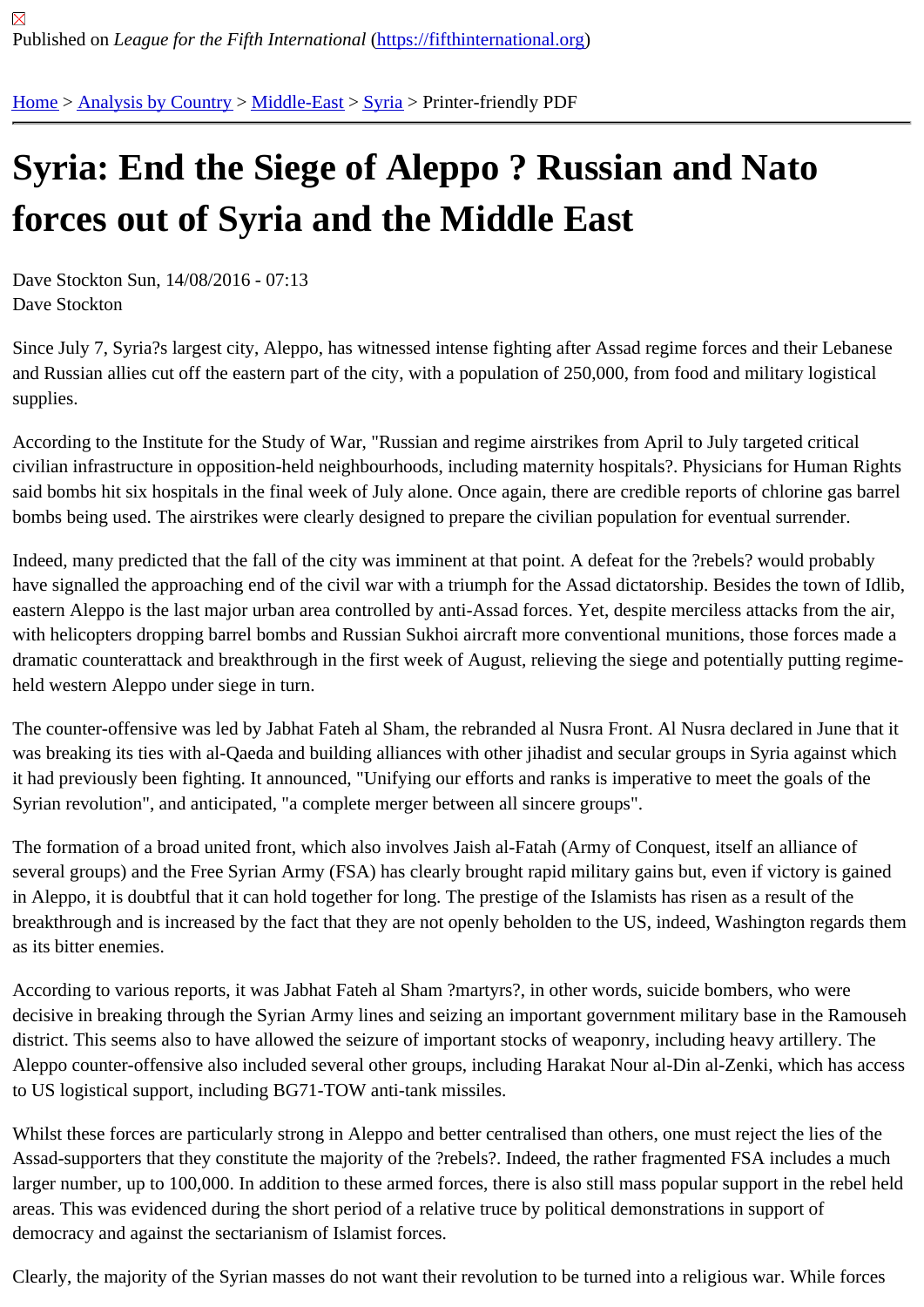like Daesh/ISIS openly do, and other Islamists choose to conceal their reactionary aims in the short term, it should not be forgotten that it is the Syrian regime and its Iranian allies who are the key forces who want to turn the revolution into a ?religious war?.

## **Talks**

The United States and Russia are due to resume talks to revive Geneva III, which broke down in the Spring, but Islamist groups they define as terrorist will not be allowed to attend. At the moment, the US regards Jabhat Fateh al Sham as terrorists. Therefore, they cannot condemn Russian-regime bombing attacks on them, even though they are a major force in the relief of Aleppo. However, al Nusra long received support from Qatar and its successor probably still does. Since they are a major force in the resistance to Assad, a negotiation without them will be a farce. In addition, the Kurdish YPG is also not allowed to attend. Indeed, the whole ?peace process? is little more than smoke and mirrors aimed at disguising the imperialist powers' actions and intentions.

What should be the attitude of revolutionaries around the world to the Syrian war and its present stage? Obviously, Jabhat Fateh al Sham is a politically and socially reactionary force that we cannot wish to see come to power in Syria. However, just as obviously, their numbers, weaponry and effectiveness as fighters, make it necessary to enter military alliances with them against Assad and Putin who remain, right now, the main enemies of those fighting for democratic rights and social justice in Syria.

However, on the morrow of military victory and quite possibly even before that, Jabhat Fateh al Sham, will prove a most dangerous enemy. Whilst the League for the Fifth International fully supports victory for all the defenders of Aleppo, it emphasises how important it is for secular and democratic forces to be strengthened, to have no illusions in their temporary allies, to reject any political confusion of banners and to prepare for the unavoidable future conflict.

The resistance fighters have the absolute right to demand and take weapons from whoever could or might supply them, although most will in fact come from the arsenals captured from the regime. The Nato powers could, of course, easily give surface-to-air missiles to the resistance, thereby dramatically altering the balance of forces on the ground, but their support and protest are so much hot air. They will not provide such weapons because they might, at the next turn of the wheel of fate, fall into the hands of those who will joyfully bring down US warplanes. This is especially true because the US relies almost entirely on its air superiority to avoid putting ?boots on the ground? again and wishes to avoid a direct clash with the Russian air force.

The negotiations between the two major imperialist powers, the US and Russia, are little more than a hypocritical farce. The proxy conflict between them in Syria is only one part of a geo-strategic conflict that has been developing for several years now. It has included the right-wing putsch in Ukraine, engineered by the Neocons in the Obama Administration. This provoked Russia?s takeover in Crimea and the uprisings in the Donetsk and Lugansk ?republics?.

Nato and the EU rapidly imposed severe sanctions on Russia. In those conditions, Russia stepped up its support for Assad, including direct intervention in Syria. Doubtless, Putin would be prepared to reduce support for Assad if the US were to trade off its New Cold War and sanctions against Russia, but ?Putinophobia? is too valuable an asset for the US, since it stymies the plans of sections of German and EU ruling classes and bourgeois strategists for a rapprochement with Russia.

The global struggle between the imperialist powers, together with the relative weakening of US hegemony, has opened a space for the reactionary regional powers not only to intervene as allies and proxies, but to pursue their own national interests in Syria. Iran, Turkey, Saudi Arabia and even Qatar play their dirty games. Iran has become a major supporter of the Assad regime, including direct supply of fighting units from pro-fascist militias.

Turkey and the Gulf Monarchies have presented themselves as supporters of democracy, while they strangle it in their own countries. Turkey has made the struggle against the Kurdish people its major aim in the war although it might be prepared to trade off its allies in Syria for a deal with Russia, difficult as this would be.